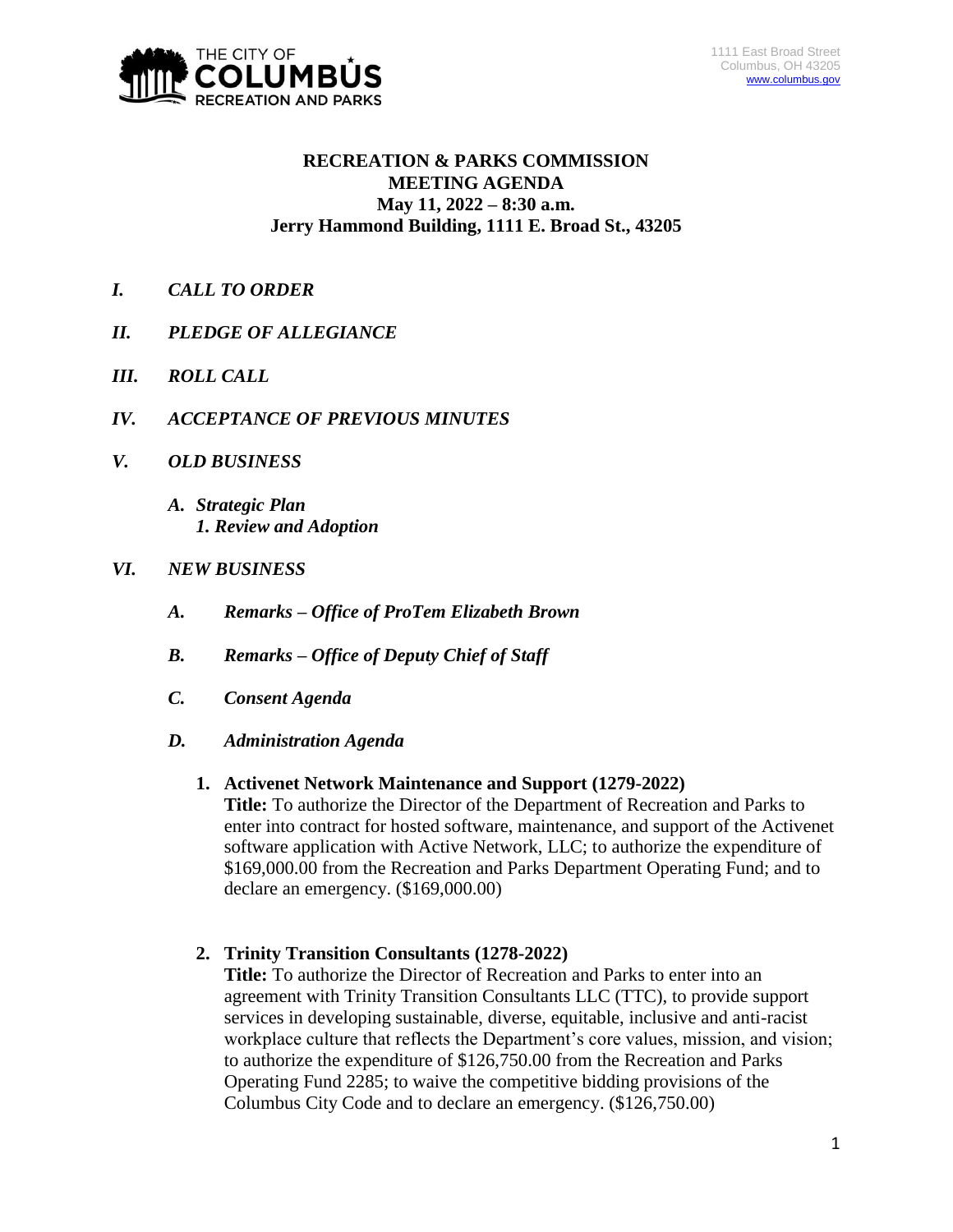

## **3. CIP Equipment 2021-2022 (1331-2022)**

**Title:** To authorize the Director of Finance and Management to enter into various contracts for the purchase of maintenance equipment for the Recreation and Parks Department; to authorize the expenditure of \$1,322,156.00 from the Recreation and Parks Voted Bond Fund, to establish an Auditor's certificates in the amount of \$1,322,156.00; and to declare an emergency**.** (\$1,322,156.00)

Bids were advertised through Vendor Services in accordance with City Code 329 for RFQ021521 for the purchase of one zero-turn infield vehicle and received by the Department of Finance and Management, Purchasing Office. One (1) bid was received from Baker Vehicle Systems.

Baker Vehicle Systems 9035 Freeway Drive, Macedonia, OH 44056 Rick Baker, President 330-467-2250

Bids were advertised through Vendor Services in accordance with City Code 329 for RFQ021297 for the purchase of one tractor with backhoe and received by the Department of Finance and Management, Purchasing Office. One (1) bid was received from AG-Pro Ohio LLC.

AG-Pro Ohio LLC 5740 Zarley Street, New Albany, OH 43504 Rick Dejong, Sales Representative 614-475-0707

## **4. Facilities CIP AC 2021-2022 (1332-2022)**

**Title:** To authorize and direct the City Auditor to establish an auditor's certificate in the amount of \$250,000.00 for various expenditures for labor, materials, and equipment in conjunction with facility improvements within the Recreation and Parks Department; and to authorize the expenditure of \$250,000.00 from the Voted Recreation and Parks Bond Fund. (\$250,000.00)

## **5. Safety Security and Lighting CIP AC 2021-2022 (1333-2022)**

**Title:** To authorize and direct the City Auditor to establish an auditor's certificate in the amount of \$200,000.00 for various expenditures for labor, materials, and equipment in conjunction with safety, security, and lighting improvements within the Recreation and Parks Department; and to authorize the expenditure of \$200,000.00 from the Voted Recreation and Parks Bond Fund. (\$200,000.00)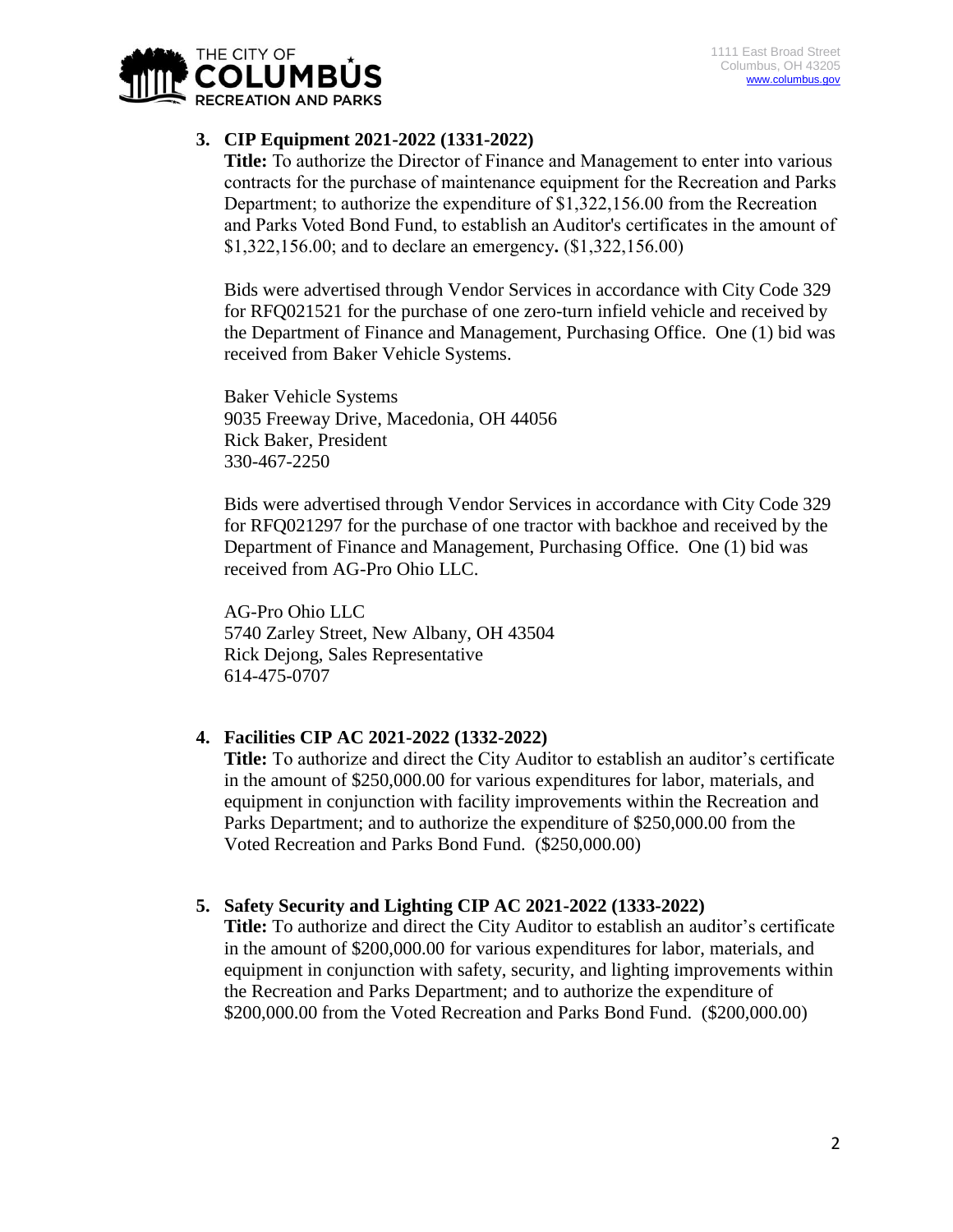

# **6. Parks CIP AC 2021-2022 (1321-2022)**

**Title:** To authorize and direct the City Auditor to establish an auditor's certificate in the amount of \$250,000.00 for various expenditures for labor, materials, and equipment in conjunction with park improvements within the Recreation and Parks Department; and to authorize the expenditure of \$250,000.00 from the Voted Recreation and Parks Bond Fund. (\$250,000.00)

# **7. Franklin Park Conservatory – CIP 2022 (1322-2022)**

**Title:** To authorize and direct the Director of Recreation and Parks to enter into contract with Franklin Park Conservatory for the administration and implementation of the Franklin Park Master Plan and related capital improvement projects in the amount of \$250,000.00; to authorize the expenditure of \$250,000.00 from the Recreation and Parks Voted Bond Fund; and to declare an emergency. (\$250,000.00)

## **8. HVAC Upgrades 2020-2022 Design (1324-2022)**

**Title:** To authorize the Director of Recreation and Parks to enter into contract with Advanced Engineering Consultants for the HVAC Upgrades 2020-2022 Project; to authorize the transfer of \$375,000.00 within the Recreation and Parks Voted Bond Fund, to authorize the amendment of the 2021 Capital Improvements Budget; to authorize the expenditure of \$375,000.00 from the Recreation and Parks Voted Bond Fund; and to declare an emergency. (\$375,000.00)

## **9. Agler Road Trail Connector/Construction Agreement (1325-2022)**

**Title:** To authorize the Director of Recreation and Parks to enter into a construction reimbursement agreement with the Franklin County Engineer's Office for the Agler Road Trail Connector Project; to authorize the transfer of \$413,173.00 within the Recreation and Parks Voted Bond Fund, to authorize the amendment of the 2021 Capital Improvements Budget; to authorize the expenditure of \$413,173.00 from the Recreation and Parks Voted Bond Fund; and to declare an emergency. (\$413,173.00)

## **10. Quit Claim of Recreation and Parks Property/Trabue Road (1326-2022)**

**Title:** To authorize the Director of Recreation and Parks to execute the documents necessary to enter into a quitclaim deed for Parcel PID 580-260129, located 200 yards north of Trabue Road, as well as an abandoned bridge crossing the Scioto River which connects to adjacent Parcel PID 560-183817, owned by the Board of Park Commissioners of Columbus and Franklin County Metro Parks, for the transfer of city owned property and to execute the documents necessary to quitclaim the property; and to declare an emergency. (\$0)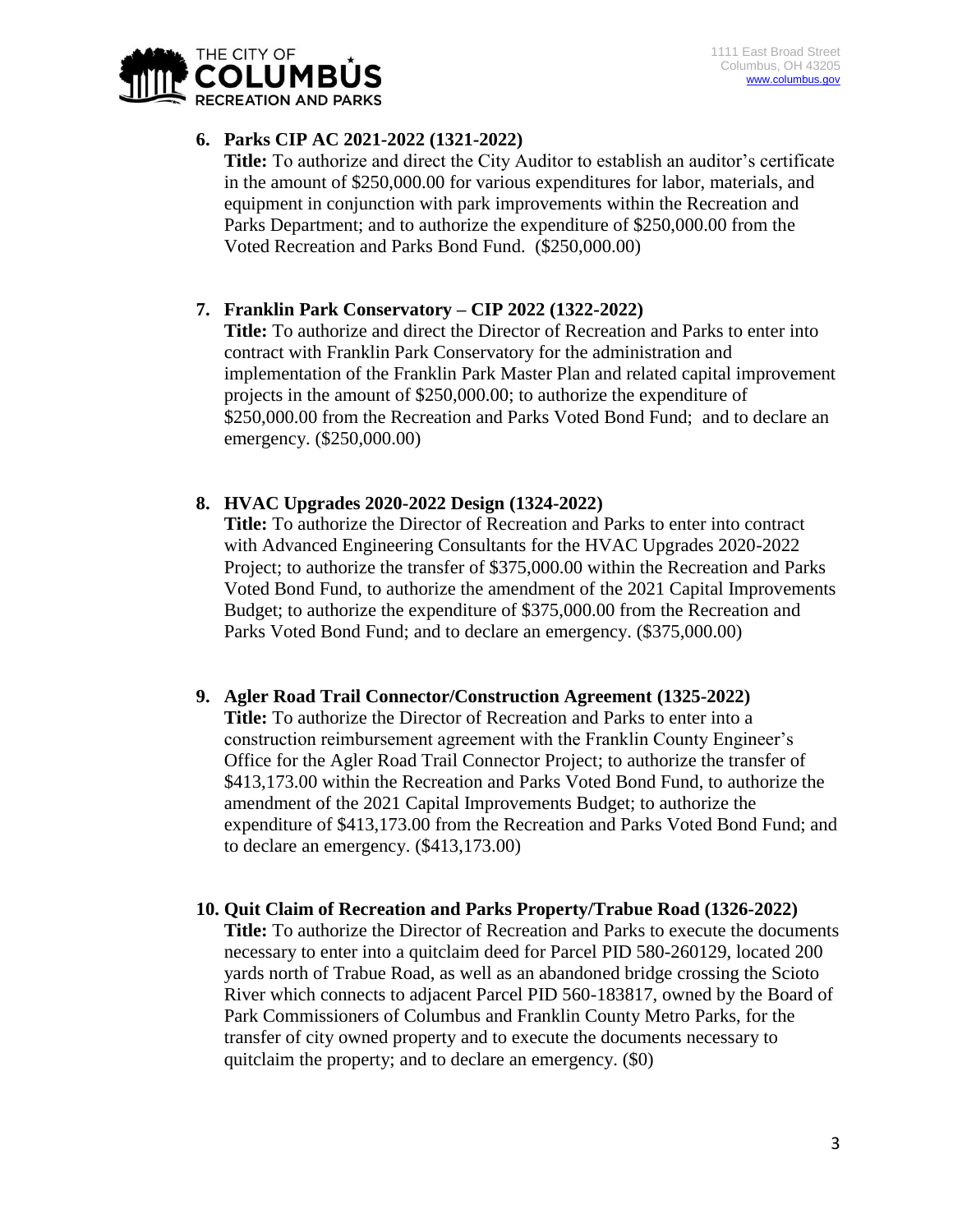

### **11. Maintenance HQ Annex-Warehouse Upgrades – Contract Modifications (1327-2022)**

**Title:** To authorize the Director of Recreation and Parks to modify an existing contract with Tyevco, Inc. for the Maintenance Headquarters Annex-Warehouse Upgrades Project; to authorize the transfer of \$50,000.00 within the Recreation and Parks Voted Bond Fund, to authorize the amendment of the 2021 Capital Improvements Budget; to authorize the expenditure of \$50,000.00 from the Recreation and Parks Voted Bond Fund; and to declare an emergency. (\$50,000.00)

### **12. Glenwood and Windsor Pool Replacements – Design Contract Modification (1329-2022)**

**Title:** To authorize the Director of Recreation and Parks to modify an existing contract with Williams Architects for the Glenwood and Windsor Pool Replacements Project; to authorize the transfer of \$557,515.00 within the Recreation and Parks Voted Bond Fund, to authorize the amendment of the 2021 Capital Improvements Budget; and to authorize the expenditure of \$557,515.00 from the Recreation and Parks Voted Bond Fund. (\$557,515.00)

### **13. Lighting Improvements 2022 Design (1330-2022)**

**Title:** To authorize the Director of Recreation and Parks to enter into contract with Kramer Engineers for the Lighting Improvements 2022 Project; to authorize the transfer of \$70,508.20 within the Recreation and Parks Voted Bond Fund, to authorize the amendment of the 2021 Capital Improvements Budget; to authorize the expenditure of \$375,000.00 from the Recreation and Parks Voted Bond Fund; and to declare an emergency. (\$70,508.20)

#### *E. Recreation & Program Services Agenda*

#### **1. Dynamic Agility Camp (1292-2022)**

**Title:** To authorize the Director of Recreation and Parks to enter into contract with Dynamic Agility Sports, LLC to provide instruction and management of the Carriage Place Community Center Dynamic Agility Sports Camps; to authorize the expenditure of \$100,000.00 from the Recreation and Parks Operating Fund; to waive competitive bidding provisions of the Columbus City Code and to declare an emergency. (\$100,000.00)

#### *F. Parks Operations & Maintenance Agenda – No legislation*

*G. Youth & Family Development Agenda – No legislation*